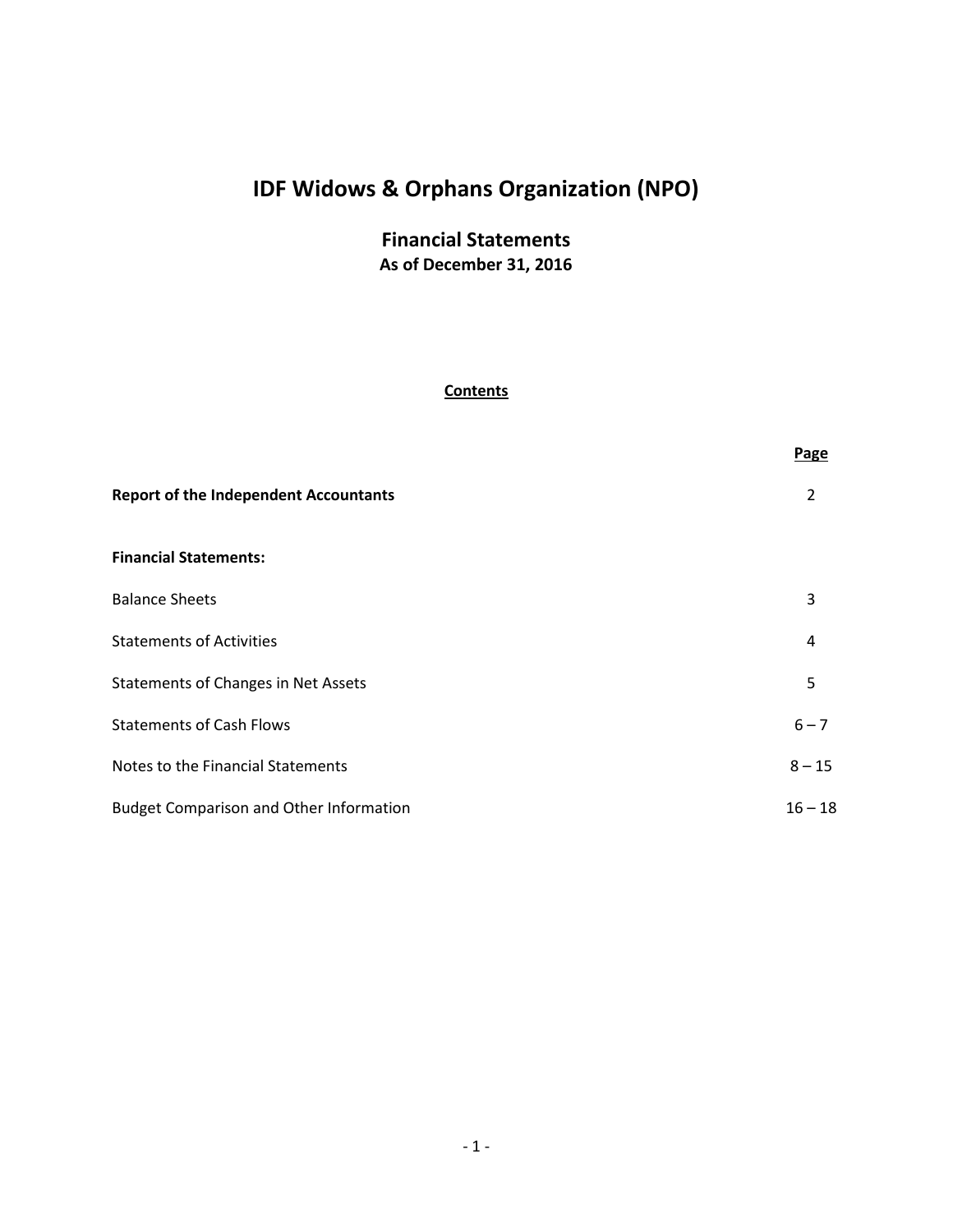# **Report of the Independent Accountants To the Members of the IDF Widows & Orphans Organization (NPO)**

We have audited the accompanying Balance Sheets of the **IDF Widows & Orphans Organization (NPO)** (hereinafter – "the Organization") as of December 31, 2016 and 2015, and the Statements of Activities, the Statements of Changes in Net Assets and the Statements of Cash Flows for each of the years ended on those dates. These financial statements are the responsibility of the Organization's Executive Committee and management. Our responsibility is to express an opinion on these financial statements based on our audits.

We have conducted our audits in accordance with generally accepted auditing standards in Israel, including standards set in the Auditor's Regulations (Auditor's Mode of Performance), 1973. These standards require that we plan and perform the audit to obtain reasonable assurance about whether the financial statements are free of material misstatement. An audit includes examining, on a test basis, evidence supporting the amounts and disclosures in the financial statements. An audit also includes assessing the accounting principles used and significant estimates made by the Organization's Executive Committee and management, as well as evaluating the overall financial statement presentation. We believe that our audits provide a reasonable basis for our opinion.

As stated in Note 2a to the financial statements, the above mentioned financial statements were prepared in nominal values and are not presented in reported amounts as required according to generally accepted accounting principles in Israel.

In our opinion, with the exception of that mentioned in the previous paragraph, the financial statements referred to above present fairly, in all material respects, the financial position of the Organization as of December 31, 2016 and 2015 and the results of its operations, the changes in its net assets and its cash flows for each of the years ended on those dates, in conformity with generally accepted accounting principles (Israeli GAAP) – in nominal values.

> Avidor Berdichev Gazit Accountants

Ramat-Gan, June 25, 2017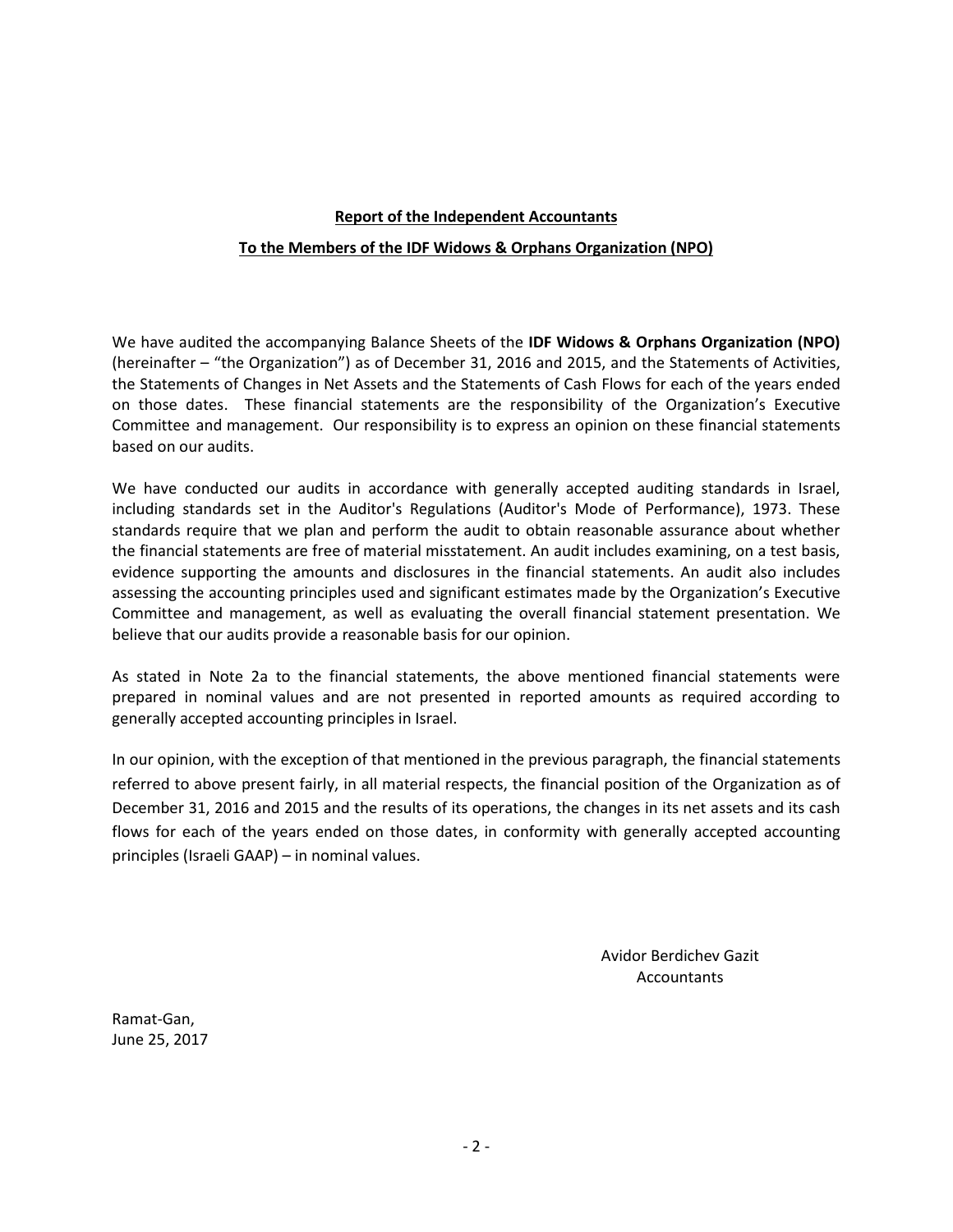# **Balance Sheets**

|                                                      |                         | December 31             |            |
|------------------------------------------------------|-------------------------|-------------------------|------------|
|                                                      |                         | 2016                    | 2015       |
|                                                      | <b>Note</b>             | <b>NIS</b>              | <b>NIS</b> |
| <b>Current assets</b>                                |                         |                         |            |
| Cash and cash equivalents                            | 3                       | 865,894                 | 721,567    |
| Negotiable securities                                |                         | 1,280,605               | 1,179,193  |
| Accounts receivable and debit balances               | 4                       | 708,384                 | 804,238    |
|                                                      |                         | 2,854,883               | 2,704,998  |
| Surplus of reserve over severance pay liability, net | 5                       | 25,163                  | 35,083     |
| Long-term investments and assets                     |                         |                         |            |
| Dedication of Atle scholarship fund                  | 6                       | 3,057,716               | 3,060,806  |
| Aid funds                                            | 7                       | 5,080,297               | 4,914,379  |
| Fund for the establishment of activity centers       | 8                       | 6,000,000               | 5,000,000  |
| Scholarship fund                                     | 9                       | 533,774                 | 605,850    |
|                                                      |                         | 14,671,787              | 13,581,035 |
| <b>Fixed assets, net</b>                             | 10                      | 291,243                 | 322,595    |
|                                                      |                         | 17,843,076              | 16,643,711 |
| <b>Current liabilities</b>                           |                         |                         |            |
| Suppliers and service providers                      | 11                      | 524,490                 | 400,679    |
| Accounts payable and credit balances                 | 12                      | 293,262                 | 304,453    |
|                                                      |                         | 817,752                 | 705,132    |
| <b>Net assets</b>                                    |                         |                         |            |
| Net unrestricted assets                              |                         |                         |            |
| Not earmarked by the Organization's institutions     |                         | 2,062,294               | 2,034,949  |
| Earmarked by the Organization's institutions         |                         | 6,348,537               | 5,348,537  |
| Used for fixed assets                                |                         | 291,243                 | 322,595    |
|                                                      |                         | 8,702,074               | 7,706,081  |
| Net temporarily restricted assets                    |                         | 5,265,534               | 5,171,692  |
| Net permanently restricted assets                    | 6                       | 3,057,716               | 3,060,806  |
|                                                      |                         | 17,025,324              | 15,938,579 |
|                                                      |                         | 17,843,076              | 16,643,711 |
| June 25, 2017                                        |                         |                         |            |
| <b>Financial Statements</b>                          | Nechama Muscal          | Tami Shelach            |            |
| Date of Approval                                     | <b>Committee Member</b> | Organization Chairwoman |            |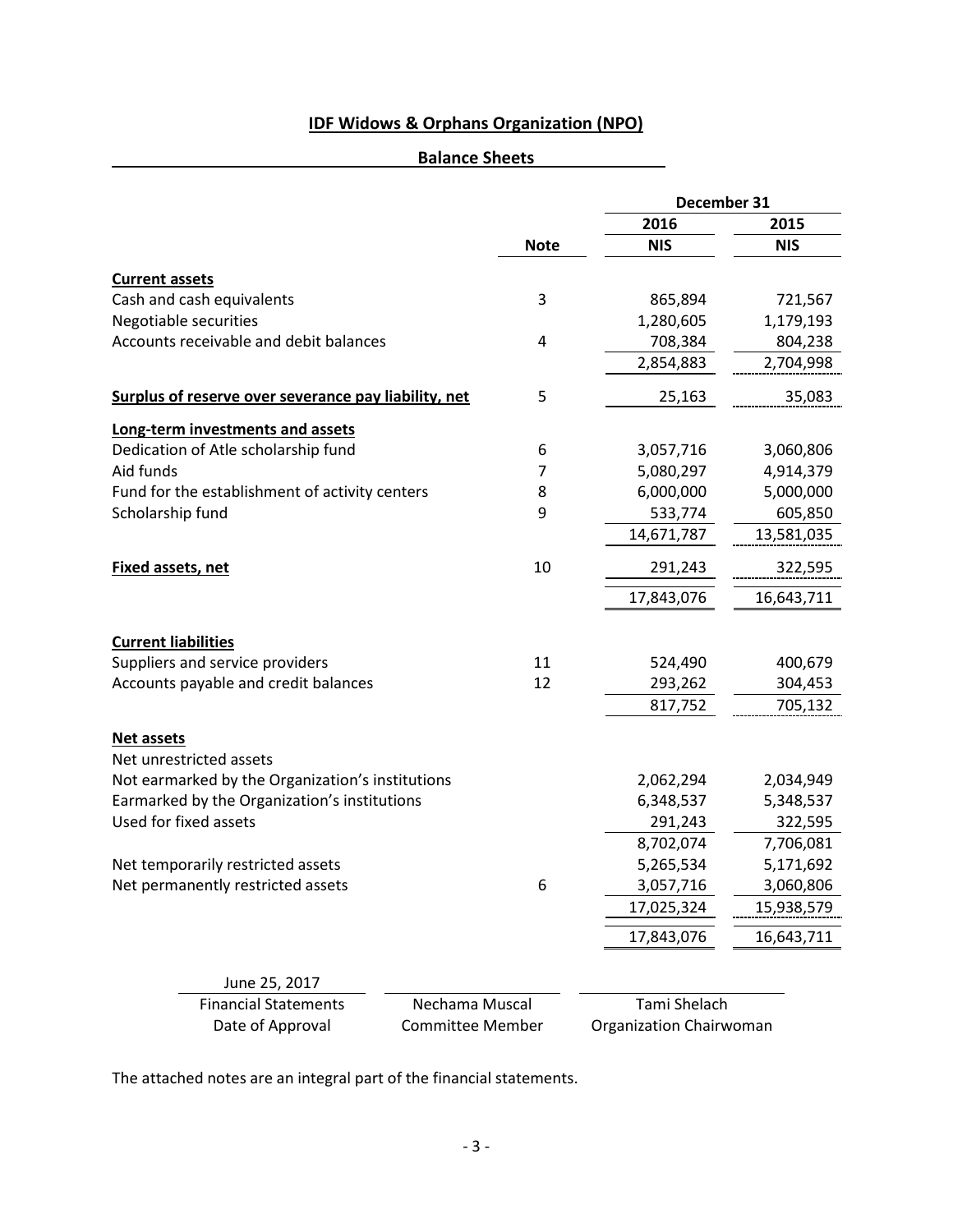# **Statements of Activities**

|                                                         |             |             | <b>For the Year Ended</b> |  |  |
|---------------------------------------------------------|-------------|-------------|---------------------------|--|--|
|                                                         |             | December 31 |                           |  |  |
|                                                         |             | 2016        | 2015                      |  |  |
|                                                         | <b>Note</b> | <b>NIS</b>  | <b>NIS</b>                |  |  |
| <b>Activity revenues</b>                                |             |             |                           |  |  |
| Donations                                               |             | 3,229,040   | 4,589,474                 |  |  |
| Ministry of Defence allocations                         |             | 2,020,000   | 1,760,000                 |  |  |
| Membership fees                                         |             | 1,704,269   | 1,662,843                 |  |  |
| Advertising in the journal                              |             | 56,910      | 13,000                    |  |  |
| Revenues from organizing activities                     |             | 1,410,213   | 1,587,556                 |  |  |
| Amounts released from net temporarily restricted assets |             | 485,482     | 745,708                   |  |  |
| <b>Total activity revenues</b>                          |             | 8,905,914   | 10,358,581                |  |  |
| Cost of activities                                      | 13          | 6,658,115   | 7,605,194                 |  |  |
| Net income from activities                              |             | 2,247,799   | 2,753,387                 |  |  |
| Administrative and general expenses                     | 14          | 1,335,108   | 1,446,203                 |  |  |
| Net income before financing                             |             | 912,691     | 1,307,184                 |  |  |
| Financing income (expenses), net                        | 15          | 83,302      | (27, 135)                 |  |  |
| Net income for the year                                 |             | 995,993     | 1,280,049                 |  |  |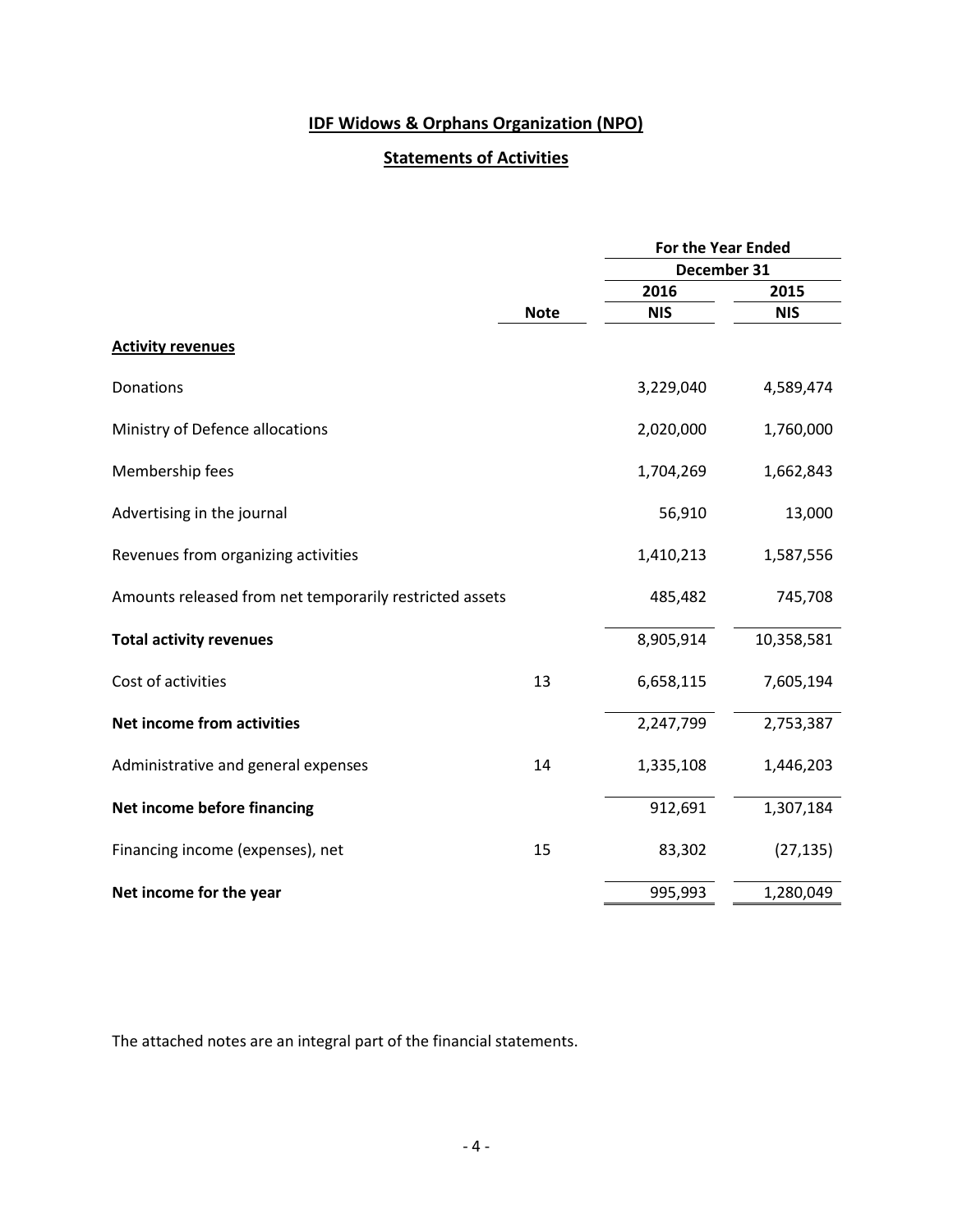# **Statements of Changes in Net Assets**

|                                                                                       |                                                           | <b>Net Unrestricted Assets (Deficit)</b>              |                                    | <b>Net Restricted Assets</b> |            |            |
|---------------------------------------------------------------------------------------|-----------------------------------------------------------|-------------------------------------------------------|------------------------------------|------------------------------|------------|------------|
|                                                                                       | Not earmarked<br>by the<br>Organization's<br>institutions | Earmarked by<br>the<br>Organization's<br>institutions | Used for<br><b>Fixed</b><br>Assets | <b>Temporary</b>             | Permanent  | Total      |
|                                                                                       | <b>NIS</b>                                                | <b>NIS</b>                                            | <b>NIS</b>                         | <b>NIS</b>                   | <b>NIS</b> | <b>NIS</b> |
| Balance as of Jan. 1, 2015                                                            | 1,713,989                                                 | 4,348,537                                             | 363,506                            | 5,297,198                    | 3,088,511  | 14,811,741 |
|                                                                                       |                                                           |                                                       |                                    |                              |            |            |
| Net income for the year                                                               | 1,280,049                                                 |                                                       |                                    |                              |            | 1,280,049  |
| Financing expenses - funds                                                            |                                                           |                                                       |                                    | (283)                        |            | (283)      |
| Withdrawals from funds<br>Change in fund designation for<br>establishment of activity |                                                           |                                                       |                                    | (745, 708)                   |            | (745, 708) |
| centers<br>Adjustment of Atle fund value                                              | (1,000,000)                                               | 1,000,000                                             |                                    |                              |            |            |
| to dedication terms<br>Increase in value of earmarked                                 |                                                           |                                                       |                                    |                              | (28,071)   | (28,071)   |
| funds                                                                                 |                                                           |                                                       |                                    | 4,025                        | 366        | 4,391      |
| Transfer to aid and loan fund                                                         |                                                           |                                                       |                                    | 616,460                      |            | 616,460    |
| Amounts released from net<br>assets used for fixed assets                             | (16, 422)                                                 |                                                       | 16,422                             |                              |            |            |
| Amounts transferred to cover                                                          |                                                           |                                                       |                                    |                              |            |            |
| depreciation expenses                                                                 | 57,333                                                    |                                                       | (57, 333)                          |                              |            |            |
| Balance as of Dec. 31, 2015                                                           | 2,034,949                                                 | 5,348,537                                             | 322,595                            | 5,171,692                    | 3,060,806  | 15,938,579 |
| Net income for the year                                                               | 995,993                                                   |                                                       |                                    |                              |            | 995,993    |
| Financing expenses - funds                                                            |                                                           |                                                       |                                    | (576)                        |            | (576)      |
| Withdrawals from funds                                                                |                                                           |                                                       |                                    | (485, 482)                   |            | (485, 482) |
| Change in fund designation for<br>establishment of activity                           |                                                           |                                                       |                                    |                              |            |            |
| centers<br>Adjustment of Atle fund value                                              | (1,000,000)                                               | 1,000,000                                             |                                    |                              |            |            |
| to dedication terms                                                                   |                                                           |                                                       |                                    |                              | (3,090)    | (3,090)    |
| Increase in value of earmarked<br>funds                                               |                                                           |                                                       |                                    | 18,086                       |            | 18,086     |
| Transfer to aid and loan fund                                                         |                                                           |                                                       |                                    | 561,814                      |            | 561,814    |
| Amounts released from net                                                             |                                                           |                                                       |                                    |                              |            |            |
| assets used for fixed assets                                                          | (26, 181)                                                 |                                                       | 26,181                             |                              |            |            |
| Amounts transferred to cover                                                          |                                                           |                                                       |                                    |                              |            |            |
| depreciation expenses                                                                 | 57,533                                                    |                                                       | (57, 533)                          |                              |            |            |
| Balance as of Dec. 31, 2016                                                           | 2,062,294                                                 | 5,348,537                                             | 291,243                            | 5,265,534                    | 3,057,716  | 17,025,324 |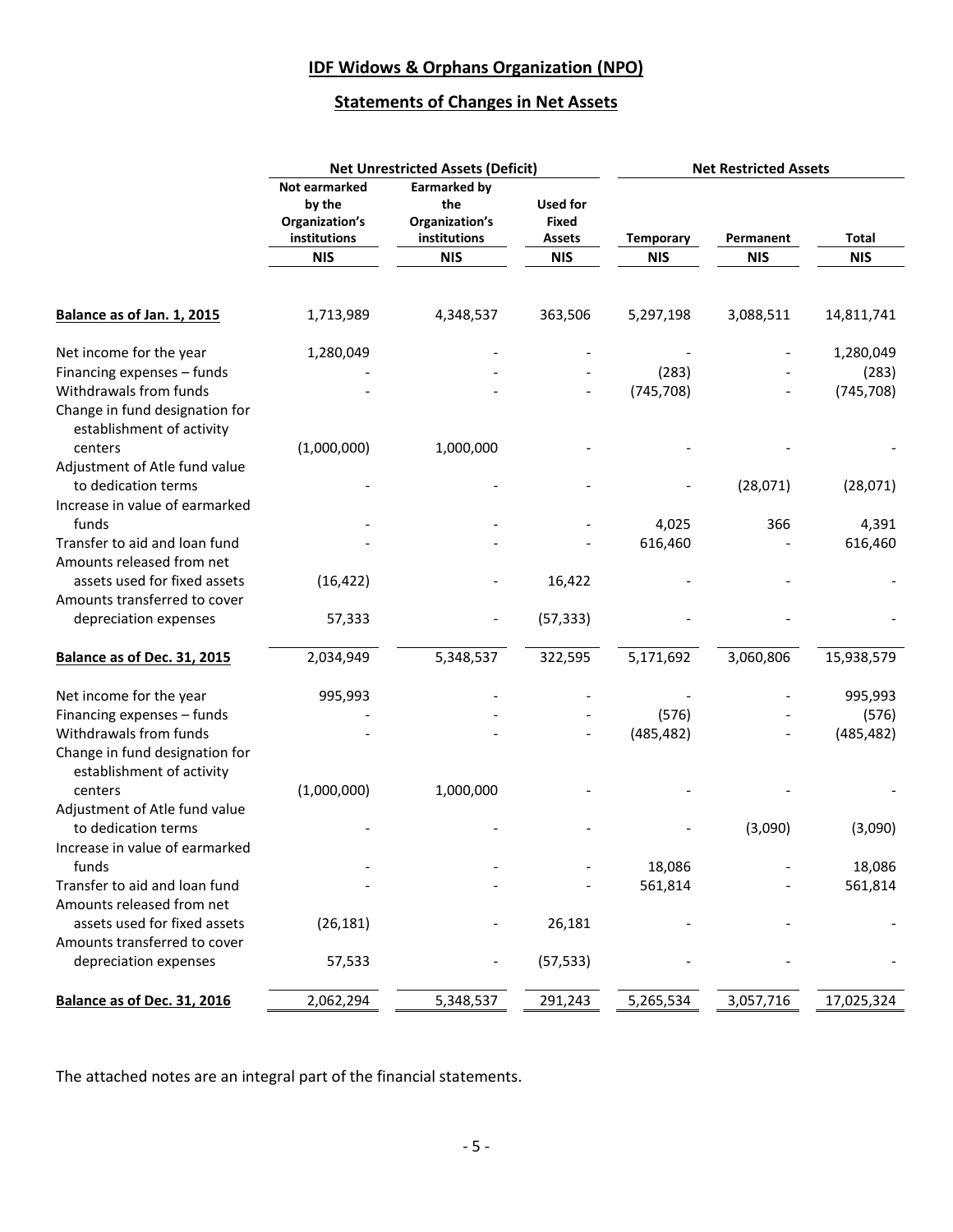# **Statements of Cash Flows**

|                                                                  | <b>For the Year Ended</b><br>December 31 |               |
|------------------------------------------------------------------|------------------------------------------|---------------|
|                                                                  |                                          |               |
|                                                                  | 2016                                     | 2015          |
|                                                                  | <b>NIS</b>                               | <b>NIS</b>    |
| <b>Cash flows from operating activities</b>                      |                                          |               |
| Net income for the year                                          | 995,993                                  | 1,280,049     |
| Adjustments required to present cash flows provided by operating |                                          |               |
| activities - see Appendix                                        | 279,248                                  | 149,241       |
| Net cash provided by operating activities                        | 1,275,241                                | 1,429,290     |
| Cash flows used in investing activities                          |                                          |               |
| Deposit into fund for establishing activity centers              | (1,000,000)                              | (1,000,000)   |
| Acquisition of negotiable securities, net                        | (104, 733)                               | (1, 121, 999) |
| Acquisition of fixed assets                                      | (26, 181)                                | (16, 422)     |
| Net cash used in investing activities                            | (1,130,914)                              | (2,138,421)   |
| Increase (decrease) in cash and cash equivalents                 | 144,327                                  | (709, 131)    |
| Cash and cash equivalents at beginning of year                   | 721,567                                  | 1,430,698     |
|                                                                  |                                          |               |
| Cash and cash equivalents at end of year                         | 865,894                                  | 721,567       |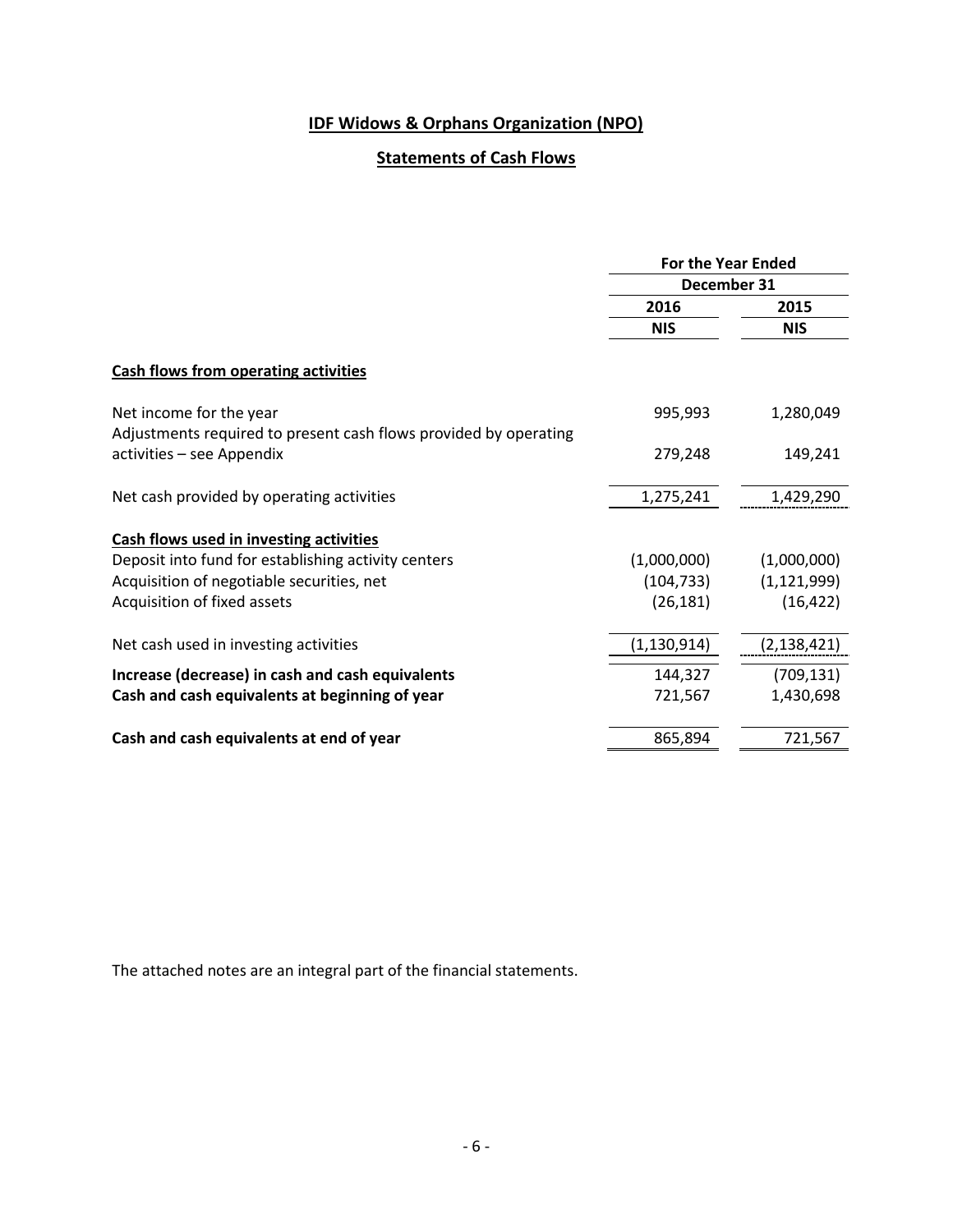# **Statements of Cash Flows (continued)**

### **Appendix – Adjustments required to present cash flows provided by operating activities**

|                                                                  | <b>For the Year Ended</b> |            |  |
|------------------------------------------------------------------|---------------------------|------------|--|
|                                                                  | December 31               |            |  |
|                                                                  | 2016                      | 2015       |  |
|                                                                  | <b>NIS</b>                | <b>NIS</b> |  |
| Income and expenses not entailing cash flows:                    |                           |            |  |
| Depreciation                                                     | 57,333                    | 57,333     |  |
| Decrease in surplus of reserve over severance pay liability, net | 9,920                     | 33,867     |  |
| Decrease in value of negotiable securities, net                  | 3,321                     | 57,715     |  |
| <b>Changes in asset and liability items:</b>                     |                           |            |  |
| Decrease (increase) in accounts receivable and debit balances    | 95,854                    | (237, 214) |  |
| Increase in suppliers and service providers                      | 123,811                   | 150,430    |  |
| Decrease (increase) in accounts payable and credit balances      | (11, 191)                 | 87,110     |  |
|                                                                  | 279,248                   | 149,241    |  |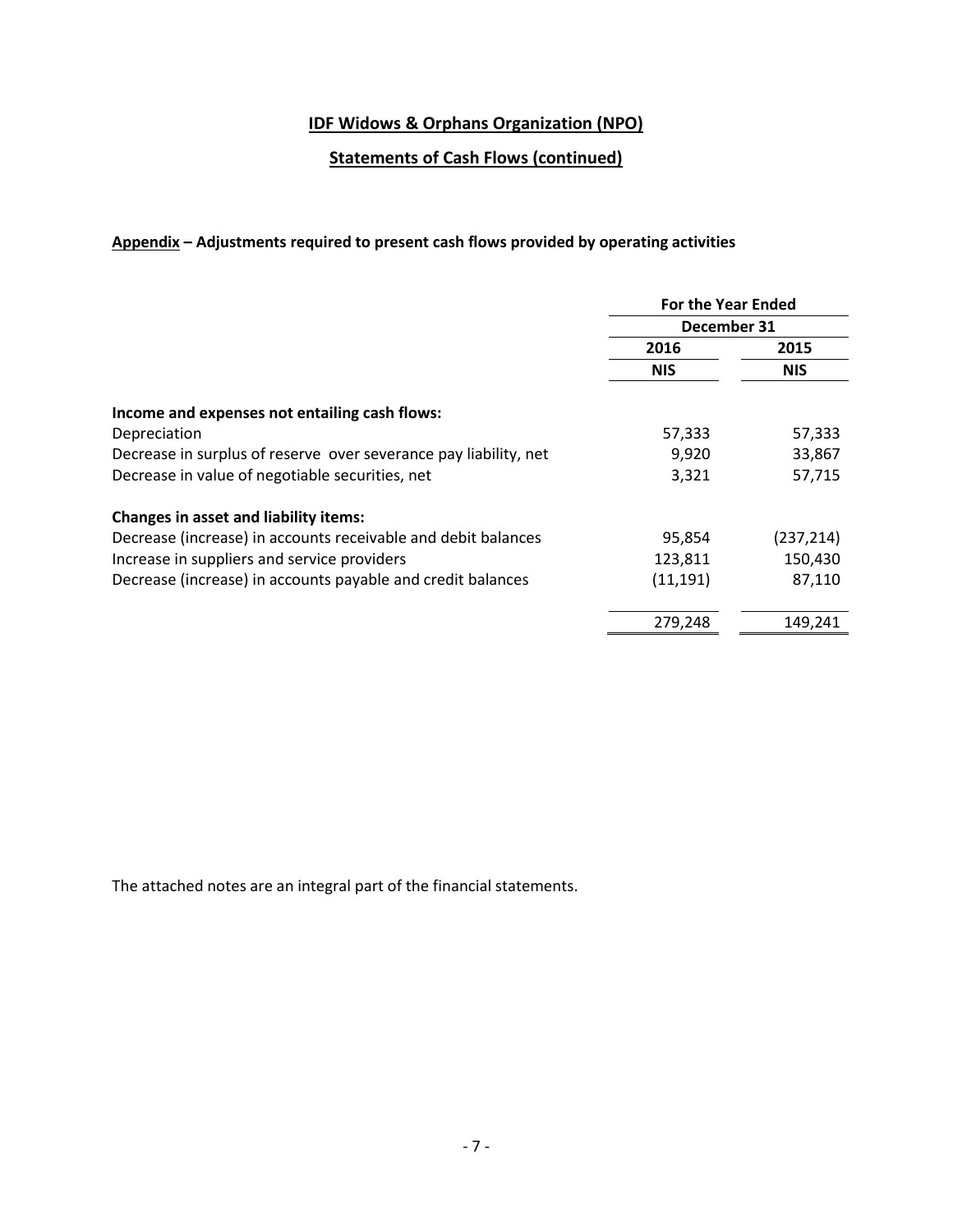### **Notes to the Financial Statements**

#### 1. **General**

a. The IDF Widows & Orphans Organization (NPO) (hereinafter – "the Organization") was established on December 22, 1991 and operates in accordance with the Non-Profits Law, 1980. The Organization was initially registered under the name "The Association for Survivors of Israel's Fallen Soldiers", and in 1999 changed its name to its present name "The IDF Widows & Orphans Organization". In 1996, the Organization was recognized by the Minister of Defense as the representative organization under the Fallen Soldier's Families Law (Compensation and Rehabilitation), 1950. The significance of this decision, among others, was the receipt of an annual budget from the Ministry of Defense.

The goals of the Organization, as determined in the Organization's articles of association, are to operate with any person or body, organization or government authority or in the general public for the rehabilitation of the Organization members' condition, both as a group and as individuals, and for the organization and recruitment of aid and assistance from various social and economic groups related to education and employment, and provision of medical, psychological, legal and financial relief to its members. In order to achieve these goals, the Organization operates works to receive donations, grants, inheritances, loans, membership fees and other budgets to finance its activities and to provide assistance to its members.

The Organization's operations are designed for public purposes as defined in the Income Tax Ordinance, and therefore its income is not taxed under Section 9(2) of the Income Tax Ordinance.

The Organization is approved according to Section 46 of the Income Tax Ordinance, according to which a donation made to the Organization entitles the individual contributor to a tax credit of 35% of the donation amount (company – a credit amounting to the corporate tax rate).

#### b. Government support

The Organization receives the support of a Ministry of Defense budget.

c. The definitions in these financial statements are in conformity with Accounting Standard 5 of the Israel Accounting Standards Board regarding "Financial Accounting and Reporting Principles for Non-Profits".

#### Net restricted assets

Net assets, from donations received or from some other inflow of assets, the use of which by the Organization has been restricted by contributors' conditions.

#### Temporary Restrictions

Conditions that expire with the occurrence of a certain event or with the passing of time, or that can be upheld or removed by taking any actions according to the conditions.

#### Permanent restrictions

Donors' conditions that do not expire with the passing of time and that cannot be upheld or removed by taking any actions according to the conditions. This restriction allows the use of only the proceeds from the contribution.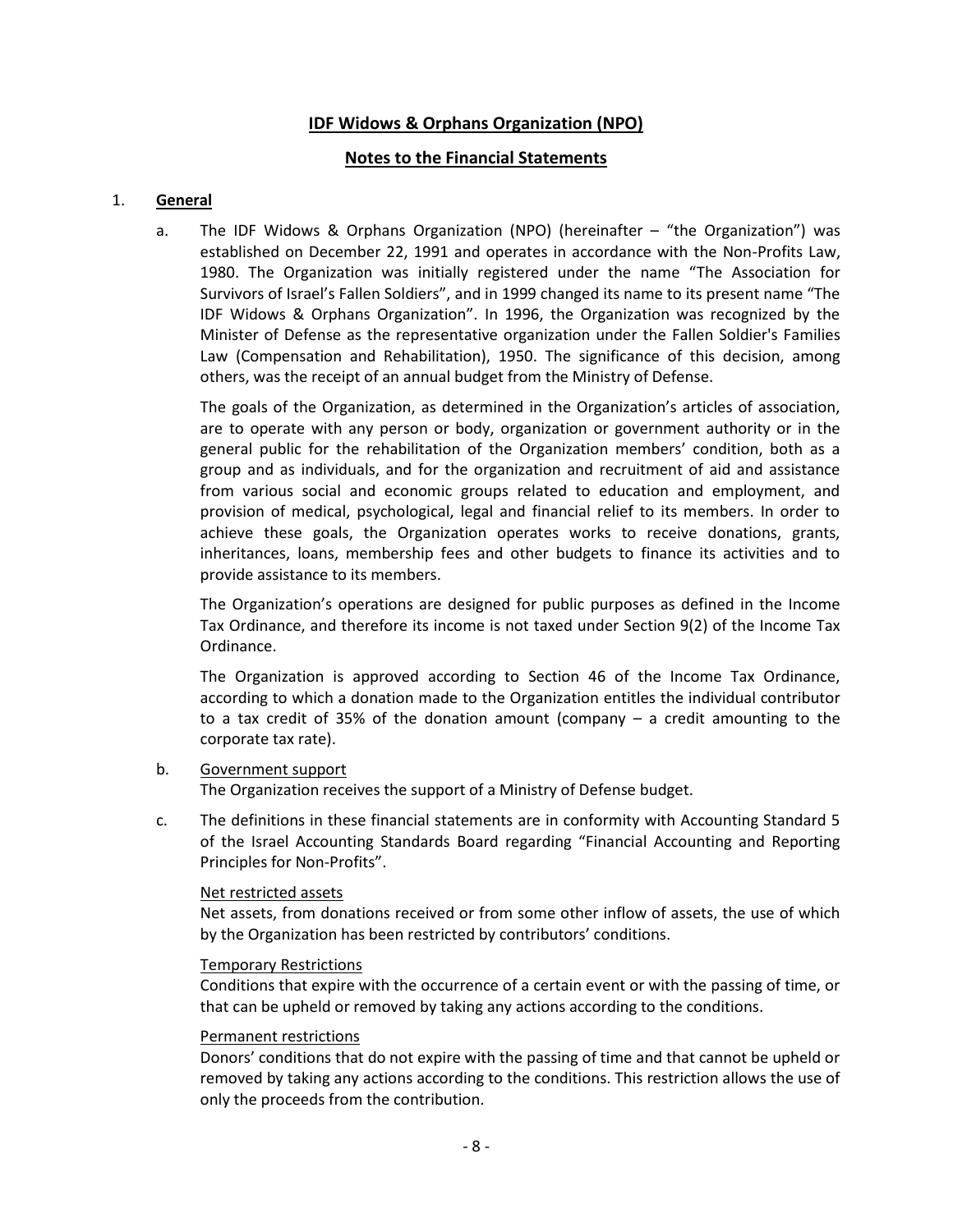### **Notes to the Financial Statements**

#### 1. **General (continued)**

#### Other information

As defined in Auditing Standard 75 of the Institute of Certified Accountants in Israel regarding "Other information in documents including audited financial statements".

d. Preparation of the financial statements in conformity with generally accepted accounting principles requires management to use estimates and assumptions that affect the reported amounts of assets and liabilities and the amounts of contingent assets and liabilities given disclosure in the financial statements, as well as the amounts of revenues and expenses during the reporting period. The actual results could differ from those estimates.

#### 2. **Significant accounting policies**

Significant accounting policies that were consistently applied in preparation of the financial statements are as follows:

#### a. The effect of changes in the general purchasing power of the Israeli currency

The financial statements were prepared in accordance with generally accepted accounting principles based on the historical cost convention. No disclosure was provided in these statements regarding the effect of changes in the general purchasing power of the Israeli currency on the Organization's activities. In addition, the financial statements are not presented in reported amounts, as required according to generally accepted accounting principles in Israel.

#### b. Restricted contributions

Donations and/or some other inflow of assets, received with a restriction on their use by contributors' conditions and that were used for activities during the reporting year, are presented in the statements of activities as revenue.

Donations, received with a restriction on their use by the contributors and that were not used for activities during the reporting year, are presented in the statement of changes in net assets as an addition to net restricted assets. Upon execution of the goals for which the above mentioned donations were received, the donations are presented in the statement of changes in net assets and in the statement of activities as amounts released from net restricted assets – for use in activities.

#### c. Cash and cash equivalents

Cash and cash equivalents include highly liquid investments, including bank deposits for which the period to maturity at the time of the investment did not exceed three months and that are not restricted for use or by lien.

Balances in or linked to foreign currency are included according to the representative rates of exchange as of the balance sheet date, as follows:

|                                  | December 31 |        |
|----------------------------------|-------------|--------|
|                                  | 2016        | 2015   |
| Consumer Price Index (in points) | 131.20      | 131.45 |
| Rate of exchange in NIS of 1 USD | 3.845       | 3.902  |
| Rate of exchange in NIS of 1 EUR | 4.044       | 4.247  |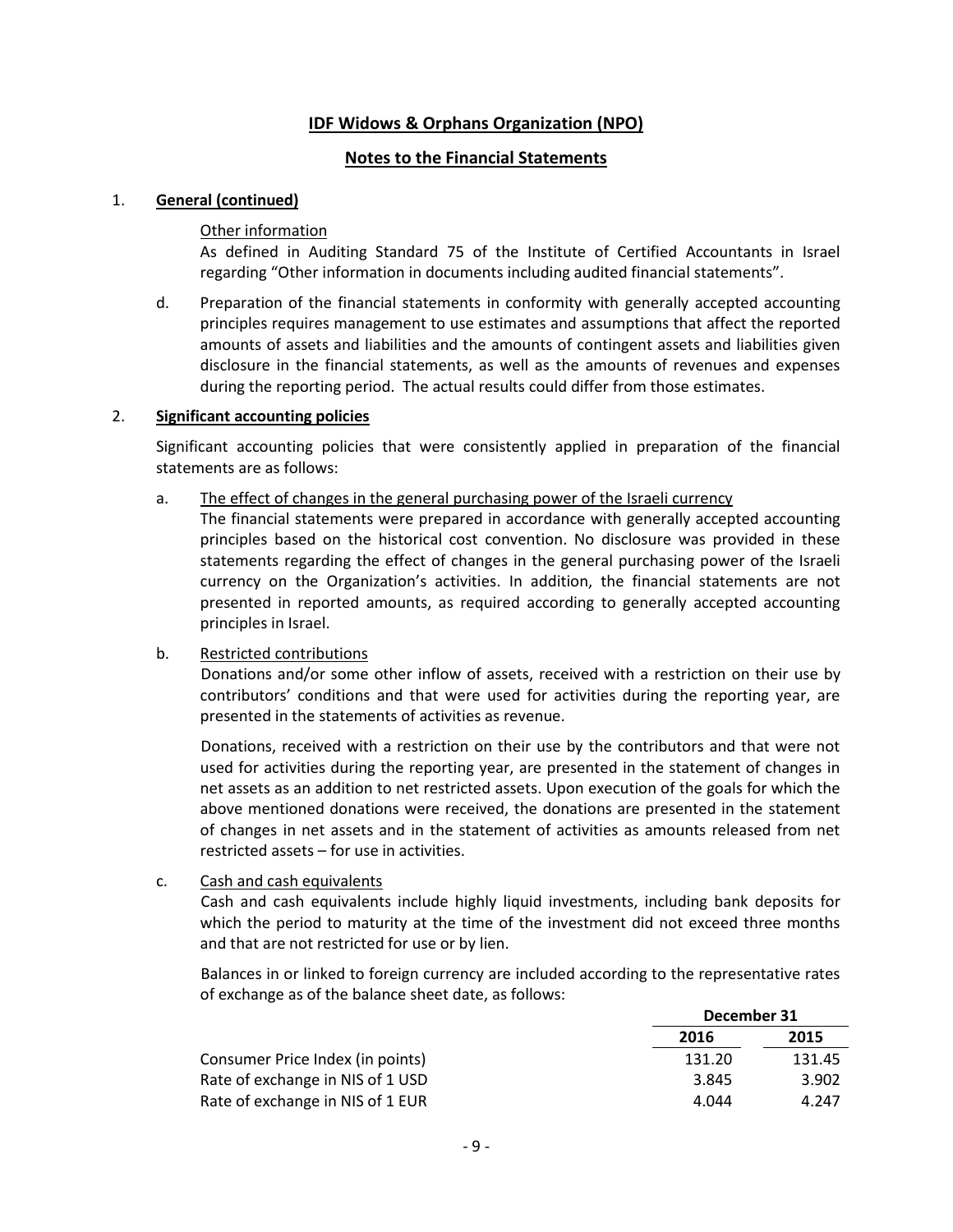### **Notes to the Financial Statements**

#### 2. **Significant accounting policies (continued)**

#### d. **Investments**

Negotiable bonds, stocks and options were included according to their value on the stock exchange as of the financial statements date. Certificates of participation in trust funds were included according to the redemption prices as of the financial statements date. Bank deposits include linkage differentials, exchange rate differentials and interest accrued as of the financial statements date. Profits (losses) from these investments were included in the statements of activities as net financing income (expenses).

#### e. Fixed assets

Fixed assets are included at cost, less accumulated depreciation. Depreciation is calculated using the straight line method over the estimated economic life of the assets.

#### f. Liabilities

Included are liabilities that the Organization has undertaken up to the financial statements date.

#### g. Recognition of income

Income is recorded on an accrual basis, including deferred donations receivable through credit cards and checks collectible that relate to the reporting period but that have not been received as of the balance sheet date and the collection of which is expected after the balance sheet date, as well as donations that relate to the reporting period and that were received as of the date of signing the financial statements.

Donations received as assets were included in the financial statements at the fair value of the assets according to a valuation by an assessor or the Organization.

### h. Expenses

Expenses are recorded on an accrual basis and include provisions for liabilities undertaken by the Organization as of the financial statements date.

### 3. **Cash and cash equivalents**

| December 31 |            |  |
|-------------|------------|--|
| 2016        | 2015       |  |
| <b>NIS</b>  | <b>NIS</b> |  |
| 573,206     | 593,206    |  |
| 219,048     | 69,647     |  |
| 73,251      | 58,714     |  |
| 865,894     | 721,567    |  |
|             |            |  |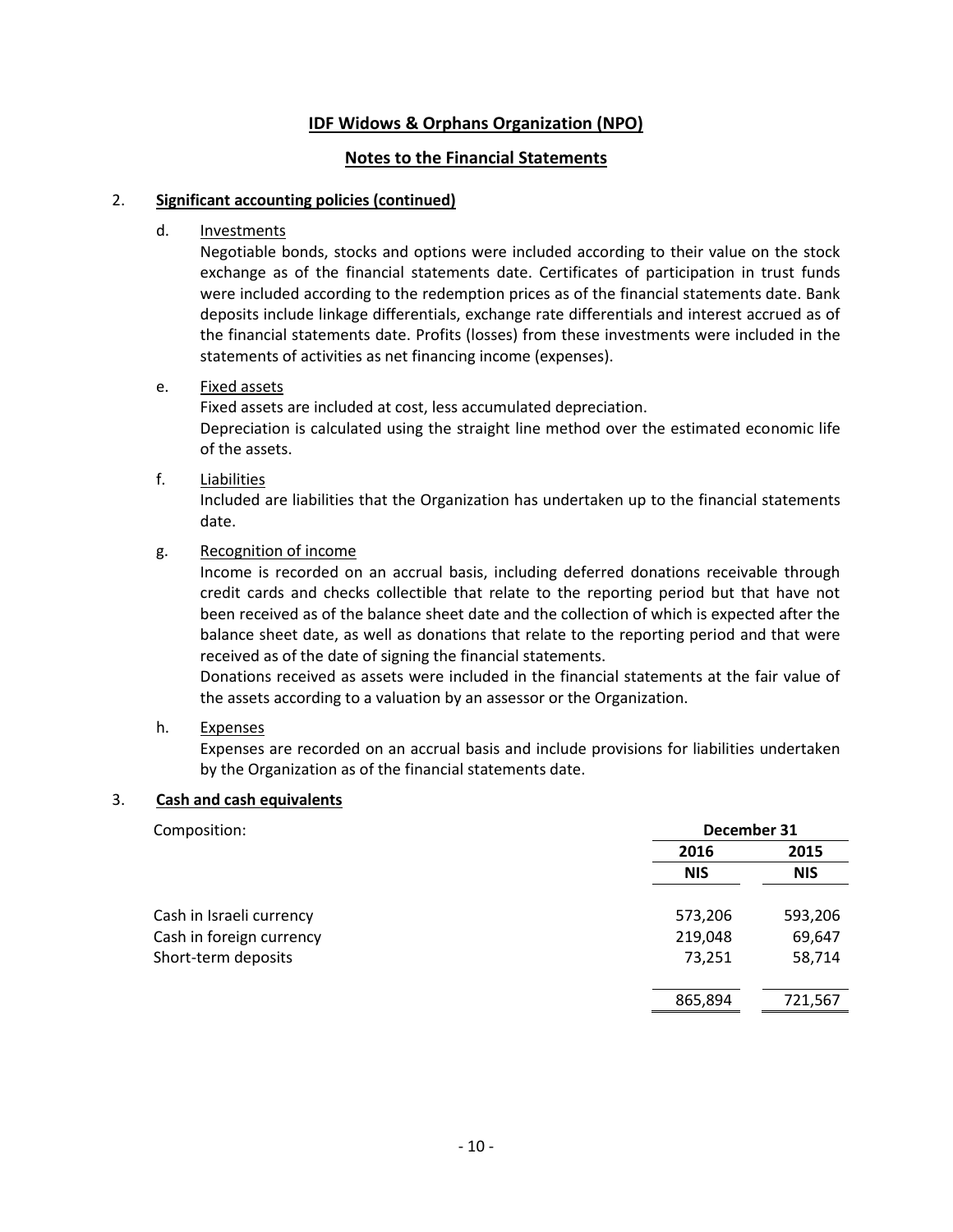### **Notes to the Financial Statements**

#### 4. **Accounts receivable and debit balances**

| Composition:                            | December 31 |            |
|-----------------------------------------|-------------|------------|
|                                         | 2016        | 2015       |
|                                         | <b>NIS</b>  | <b>NIS</b> |
| Advance payments to suppliers           | 2,627       | 2,627      |
| Credit companies and checks collectible | 705,757     | 801,611    |
|                                         | 708,384     | 804,238    |

#### 5. **Surplus of reserve over severance pay liability, net**

The Organization's severance pay liabilities for its employees are fully covered by ongoing payments to insurance companies and by the severance pay provision balance. The amounts accumulated in the insurance companies are not controlled or managed by the Organization, and therefore they are not presented in the balance sheet.

The Organization's severance pay liabilities, not included in the pension plans or the insurance, are fully included in the balance sheet in conformity with the law and work agreements, and are calculated based on the employees' last wage as of the balance sheet date.

The reserve in the compensation fund includes accrued profits and may be withdrawn only after the obligations have been fulfilled according to work agreements and the Severance Pay Law.

|                                | December 31 |            |
|--------------------------------|-------------|------------|
|                                | 2016        | 2015       |
| Composition:                   | <b>NIS</b>  | <b>NIS</b> |
| Reserve deposited              | 117,273     | 114,789    |
| Less - Severance pay provision | (92, 110)   | (79, 706)  |
|                                | 25,163      | 35,083     |

#### 6. **Dedication of Atle scholarship fund**

According to a court decision, the Organization has served as trustee for this Dedication starting in 1994, when the Dedication fund amount in nominal values on February 8, 1994, at the time the funds were transferred to the Organization as trustee, was NIS 1,446,160. The Organization serves as trustee for the Dedication "Atle Margalit Fund". The terms of the Dedication limit the Organization to the distribution of educational scholarships to IDF orphans from the deposit's proceeds (from the real proceeds after linkage to the CPI).

|                                                | December 31 |            |
|------------------------------------------------|-------------|------------|
|                                                | 2016        | 2015       |
| Composition:                                   | <b>NIS</b>  | <b>NIS</b> |
| Donation principal                             | 1,446,160   | 1,446,160  |
| Linkage differentials accrued to the fund, net | 1,611,556   | 1,614,646  |
|                                                | 3,057,716   | 3,060,806  |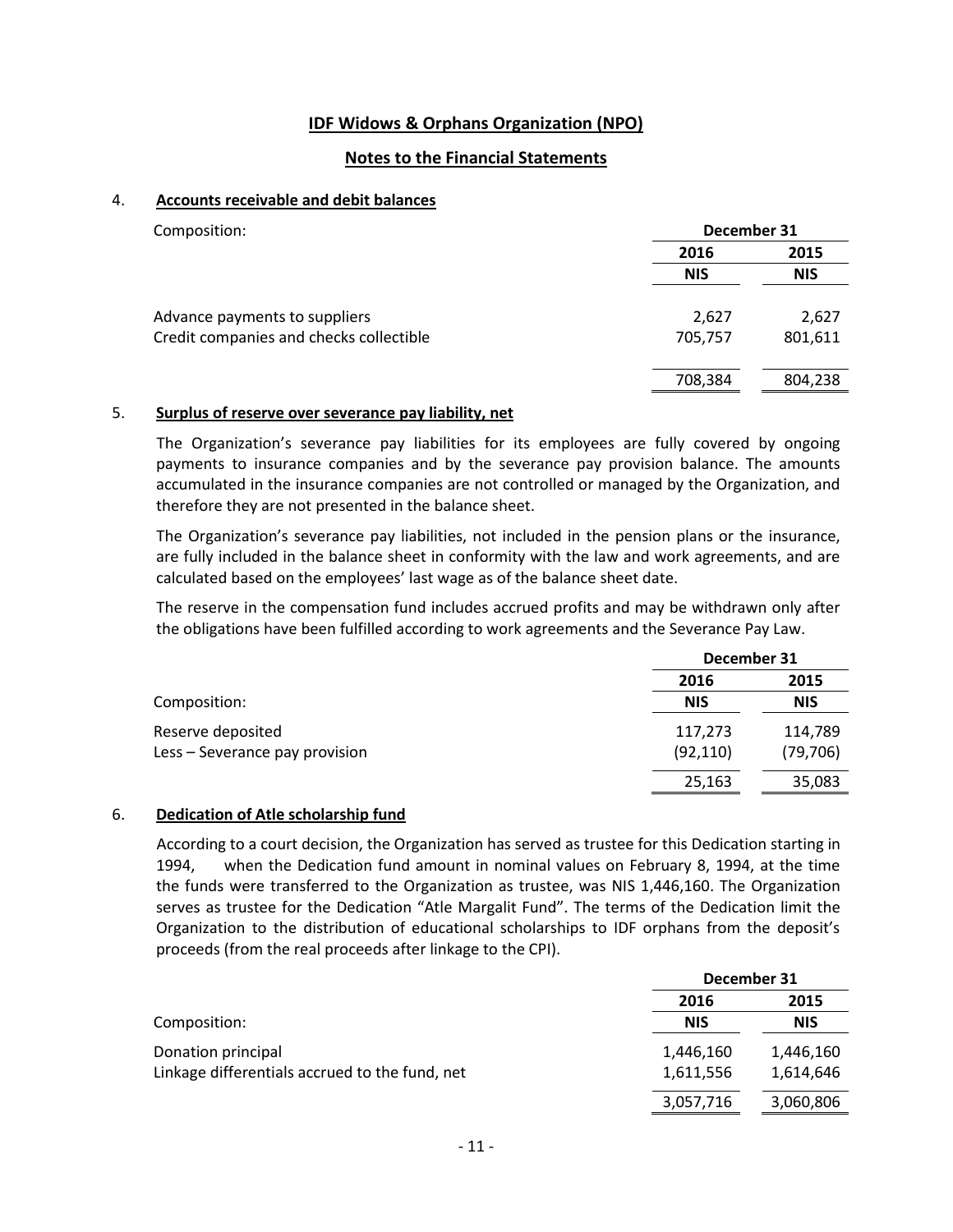### **Notes to the Financial Statements**

#### 7. **Aid funds**

|                                               | December 31 |            |
|-----------------------------------------------|-------------|------------|
|                                               | 2016        | 2015       |
| Composition:                                  | <b>NIS</b>  | <b>NIS</b> |
| Deposit for loans to Organization members (a) | 3,914,848   | 3,634,564  |
| Aid fund for health grants (b)                | 1,165,449   | 1,279,815  |
|                                               | 5,080,297   | 4,914,379  |

a) The fund was established in 2005 and is financed by monthly membership fees of NIS 5, in accordance with a decision by the Knesset Labor and Social Affairs Committee, deducted from the membership fees paid to the Organization by its members.

The deposit is held in a banking corporation and bears annual interest at a rate of Prime – 1.5%.

The above mentioned deposit serves as the Organization's guarantee for loans to its members, which are received from the bank at preferable terms.

b) The fund was established in 2005 and is financed by monthly membership fees of NIS 5, in accordance with a decision by the Knesset Labor and Social Affairs Committee, deducted from the membership fees paid to the Organization by its members. The fund's goal is to aid the Organization's members with health related matters through grants, approved by the Organization's Loans and Grants Committee.

#### 8. **Fund for the establishment of activity centers**

In accordance with a decision by the Organization's Executive Committee, a decision was made in the past to appropriate the amount of NIS 3,500,000 of the balance of the Organization's funds for the establishment of activity centers for widow members of the Organization. In 2015, the Executive Committee decided to set the fund amount at NIS 5,000,000. In 2016, it was decided to set a goal of an additional NIS 1,000,000, so that the balance of the principal as of December 31, 2016 is NIS 6,000,000.

### 9. **Scholarship fund**

In accordance with a decision by the Organization's Executive Committee, a decision was made in the past to appropriate the amount of NIS 1,000,000 of the balance of the Organization's funds for the distribution of scholarships and wedding gifts. The fund is presented according to the decided upon amount for appropriation, less amounts withdrawn for the distribution of scholarships.

In the reporting year and in the previous year, no scholarships were distributed from the fund.

b. The fund includes a donation, designated for the distribution of scholarships from an inheritance in the name of Sarah and Yosef Graf (Z"L), which was received in 2011. During the reporting year, the amount of NIS 71,500 was distributed from the fund (NIS 242,300 in the previous year).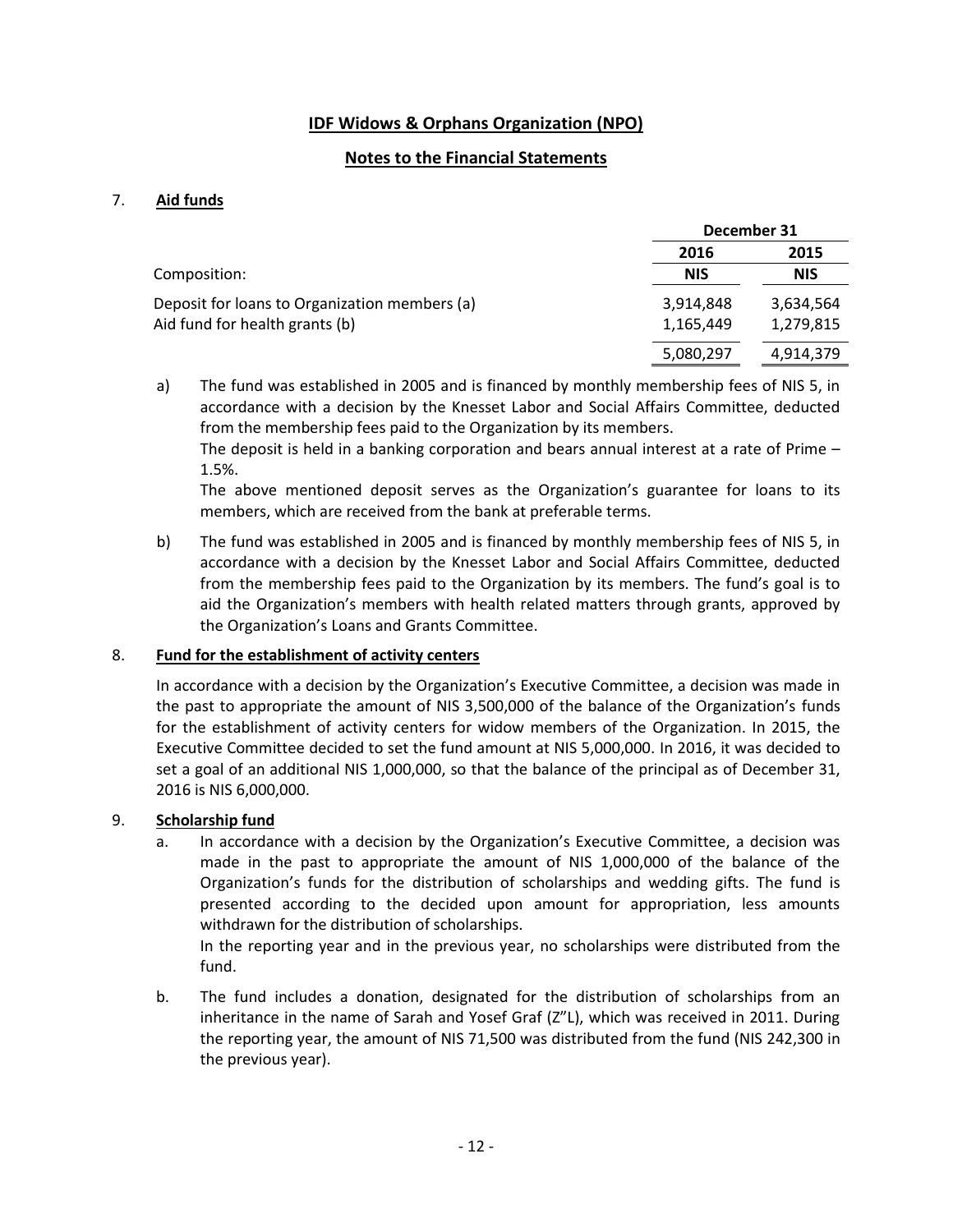# **Notes to the Financial Statements**

#### 10. **Fixed assets, net**

|                                 |                  | <b>Office</b><br><b>Furniture</b> |                     |              |
|---------------------------------|------------------|-----------------------------------|---------------------|--------------|
|                                 |                  | and                               | Leasehold           |              |
|                                 | <b>Computers</b> | <b>Equipment</b>                  | <b>Improvements</b> | <b>Total</b> |
| Composition:                    | <b>NIS</b>       | <b>NIS</b>                        | <b>NIS</b>          | <b>NIS</b>   |
| Cost                            |                  |                                   |                     |              |
| Balance as of Jan. 1, 2016      | 372,759          | 430,847                           | 462,119             | 1,265,725    |
| Additions during the year       | 17,121           | 9,060                             |                     | 26,181       |
| Balance as of Dec. 31, 2016     | 389,880          | 439,907                           | 462,119             | 1,291,906    |
|                                 |                  |                                   |                     |              |
| <b>Accumulated depreciation</b> |                  |                                   |                     |              |
| Balance as of Jan. 1, 2016      | 361,054          | 316,641                           | 265,435             | 943,130      |
| Depreciation for the year       | 8,778            | 15,976                            | 32,779              | 57,533       |
| Balance as of Dec. 31, 2016     | 369,832          | 332,617                           | 298,214             | 1,000,663    |
|                                 |                  |                                   |                     |              |
| <b>Depreciated cost</b>         |                  |                                   |                     |              |
| As of Dec. 31, 2016             | 20,048           | 107,290                           | 163,905             | 291,243      |
| As of Dec. 31, 2015             | 11,705           | 114,206                           | 196,684             | 322,595      |
| Depreciation rates              | 33%              | 7% - 15%                          | 10%                 |              |

### 11. **Suppliers and service providers**

|                |            | December 31 |  |
|----------------|------------|-------------|--|
|                | 2016       | 2015        |  |
| Composition:   | <b>NIS</b> | <b>NIS</b>  |  |
| Open debts     | 211,958    | 265,076     |  |
| Checks payable | 312,532    | 135,603     |  |
|                | 524,490    | 400,679     |  |

#### 12. **Accounts payable and credit balances**

|                                         |            | December 31 |  |
|-----------------------------------------|------------|-------------|--|
|                                         | 2016       | 2015        |  |
| Composition:                            | <b>NIS</b> | <b>NIS</b>  |  |
| Employees and institutions for salaries | 177,602    | 161,193     |  |
| Expenses payable                        | 48,260     | 48,260      |  |
| Other                                   | 67,400     | 95,000      |  |
|                                         | 293,262    | 304,453     |  |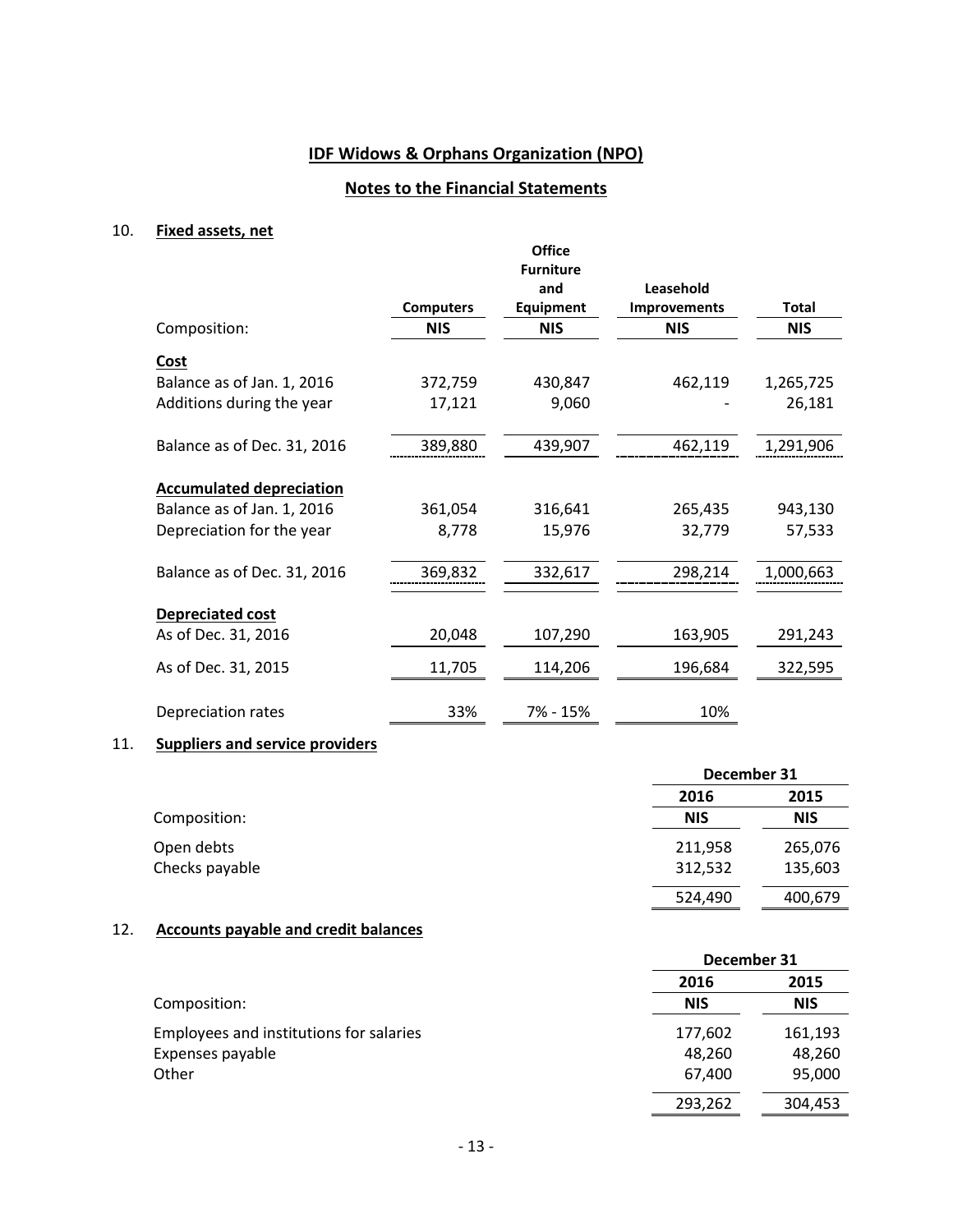#### **Notes to the Financial Statements**

#### 13. **Cost of activities**

|                                                   | <b>For the Year Ended</b> |            |
|---------------------------------------------------|---------------------------|------------|
|                                                   | December 31               |            |
|                                                   | 2016                      | 2015       |
| Composition:                                      | <b>NIS</b>                | <b>NIS</b> |
| Family events (trips, summer camp, culture, etc.) | 3,790,993                 | 4,521,992  |
| <b>Support for families</b>                       | 588,812                   | 707,888    |
| Production of Organization journal                | 432,348                   | 382,850    |
| Distribution of scholarships and wedding gifts    | 351,000                   | 529,800    |
| Salaries and related expenses                     | 820,546                   | 764,860    |
| Rent and electricity                              | 322,650                   | 351,054    |
| Municipal taxes                                   | 69,849                    | 71,582     |
| Office maintenance and expenses                   | 161,016                   | 136,787    |
| Post and communications                           | 63,181                    | 84,407     |
| Depreciation                                      | 51,780                    | 51,600     |
| Shipping and deliveries                           | 5,940                     | 2,374      |
|                                                   | 6,658,115                 | 7,605,194  |

#### 14. **Administrative and general expenses**

## **For the Year Ended** Composition: **December 31 2016 2015 NIS NIS** Salaries and related expenses 635,889 608,205 Office rent and electricity and  $\overline{35,850}$  39,276 Municipal taxes 7,761 7,954 Communications 7,865 10,777 Legal expenses 124,440 126,921 Bookkeeping and auditing 153,640 161,616 Strategic consulting, public relations and administration 96,529 97,833 Office expenses and maintenance 21,691 19,002 Refreshments, entertainment and gifts 21,714 30,183 Fees, membership fees and advanced training 13,435 21,935 Vehicle maintenance, parking, travel and deliveries 66,342 84,638 Office insurance 1,508 1,918 Officers liability insurance and the set of the set of the set of the set of the set of the set of the set of the set of the set of the set of the set of the set of the set of the set of the set of the set of the set of th Fundraising 26,843 128,632 Depreciation 5,753 5,733 Advertising 25,670 48,264 Organization election expenses and the set of the 48,802 37,391 Miscellaneous 31,709 5,900 1,335,108 1,446,203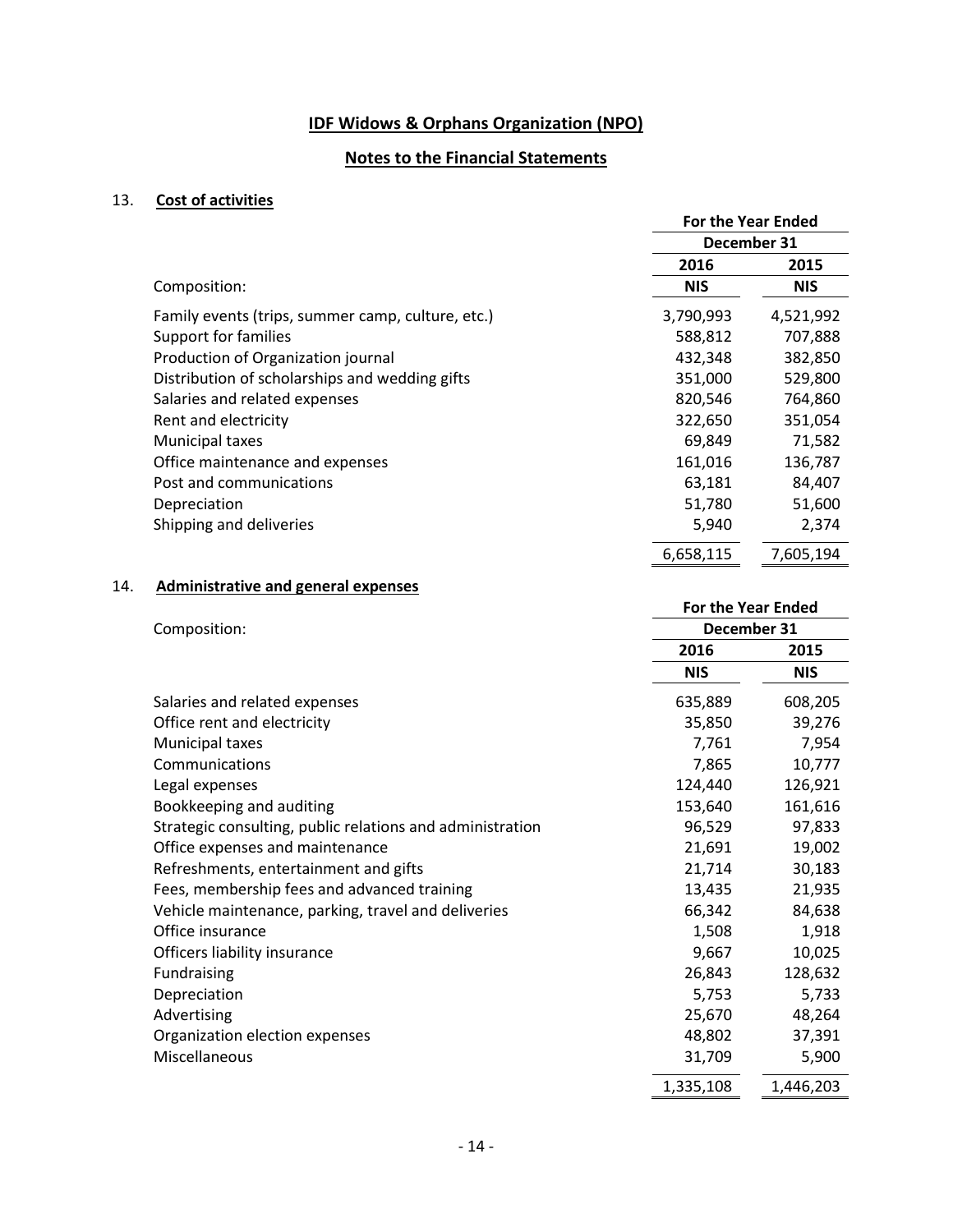# **Notes to the Financial Statements**

# 15. **Financing income (expenses), net**

|                                                               | <b>For the Year Ended</b> |            |  |
|---------------------------------------------------------------|---------------------------|------------|--|
| Composition:                                                  | December 31               |            |  |
|                                                               | 2015                      | 2014       |  |
|                                                               | <b>NIS</b>                | <b>NIS</b> |  |
| <b>Financing income</b>                                       |                           |            |  |
| Interest and dividend income                                  | 138,052                   | 108,422    |  |
|                                                               | 138,052                   | 108,422    |  |
| Less – the share of restricted funds in financing income      | (14,996)                  |            |  |
| Total financing income                                        | 123,056                   | 108,422    |  |
| <b>Financing expenses</b>                                     |                           |            |  |
| Commissions to banks and credit companies                     | (24, 916)                 | (31,618)   |  |
| Consulting and managing investments                           | (7, 798)                  | (9,461)    |  |
| Exchange rate differentials, net                              | (3,719)                   | (32, 738)  |  |
| Losses realized and revaluation of negotiable securities, net | (3, 321)                  | (85, 420)  |  |
|                                                               | (39, 754)                 | (159, 237) |  |
| Less – the share of restricted funds in financing expenses    |                           | 23,680     |  |
| <b>Total financing expenses</b>                               | (39,754)                  | (135, 557) |  |
| Financing income (expenses), net                              | 83,302                    | (27,135)   |  |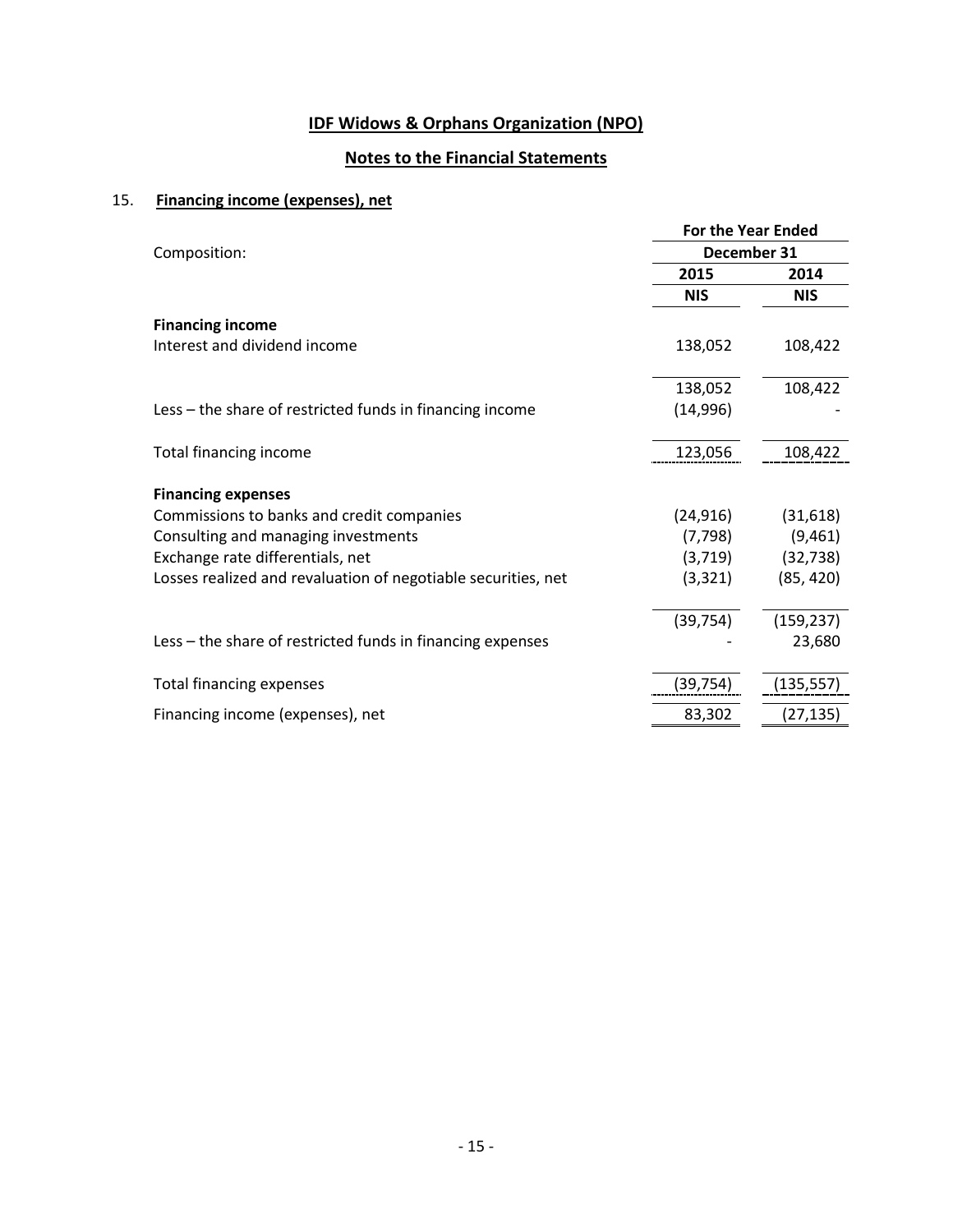#### **Budget Comparison**

The budget was approved at a meeting of the elected representatives of the Organization. The budget data that is "other information" is not audited.

|                                                | December 31   |                |               |
|------------------------------------------------|---------------|----------------|---------------|
|                                                | 2017          | 2016           | 2016          |
|                                                | <b>NIS</b>    | <b>NIS</b>     | <b>NIS</b>    |
|                                                |               | <b>Actual</b>  |               |
|                                                | <b>Budget</b> | Performance    | <b>Budget</b> |
| <b>Activity revenues</b>                       |               |                |               |
| Ministry of Defense allocation                 | 2,000,000     | 2,020,000      | 1,700,000     |
| Revenues from membership fees                  | 1,704,000     | $(*)1,704,269$ | 1,704,000     |
| Donations                                      | 3,908,000     | 3,229,040      | 4,472,416     |
| Amounts released from restricted net assets    | 576,000       | 485,482        | 576,000       |
| Revenues from organizing activities            | 1,300,000     | 1,410,213      | 1,300,000     |
| Other revenues                                 | 30,000        | 56,910         | 30,000        |
|                                                | 9,518,000     | 8,905,914      | 9,782,416     |
| <b>Organization activity expenses</b>          |               |                |               |
| <b>Cost of activities</b>                      |               |                |               |
| Support for Organization member families       | 1,680,000     | 1,336,818      | 1,635,000     |
| Events and activities for Organization members | 4,219,000     | 3,393,987      | 4,168,000     |
| Production of Organization journal             | 350,000       | 432,348        | 350,000       |
| Salaries and related expenses                  | 790,000       | 820,546        | 760,000       |
| Rent and electricity                           | 340,000       | 322,650        | 320,000       |
| Municipal taxes                                | 90,000        | 69,849         | 80,000        |
| Office expenses and maintenance                | 180,000       | 97,507         | 150,000       |
| Post and communications                        | 130,000       | 63,181         | 150,000       |
| Computer maintenance and website               | 55,000        | 60,190         | 50,000        |
| <b>Deliveries</b>                              | 10,000        | 5,940          | 10,000        |
| Travel and parking                             | 10,000        | 3,319          | 10,000        |
| Depreciation                                   |               | 51,780         |               |
| Unexpected expenses and miscellaneous          | 25,000        |                | 25,000        |
| Financing expenses (income), net               | 40,000        | (83, 302)      | 40,000        |
| <b>Total cost of activities</b>                | 7,919,000     | 6,574,813      | 7,748,000     |

(\*) The revenues from net membership fees are presented less revenues from membership fees of NIS 561,814 for the aid funds, listed under net temporarily restricted assets.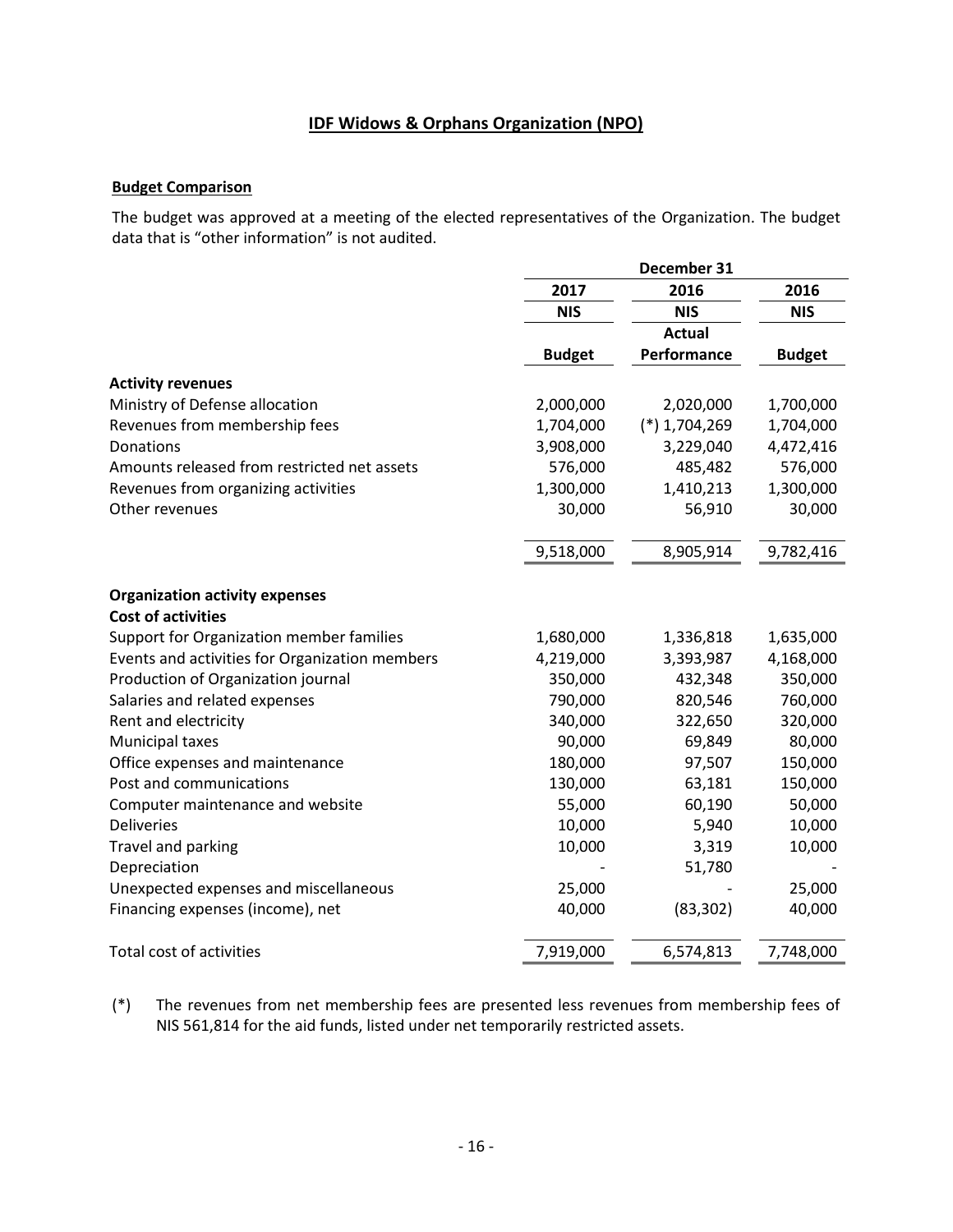### **Budget Comparison (continued)**

|                                                      | <b>For the Year Ended</b> |               |               |
|------------------------------------------------------|---------------------------|---------------|---------------|
|                                                      | December 31               |               |               |
|                                                      | 2017                      | 2016          | 2016          |
|                                                      | <b>NIS</b>                | <b>NIS</b>    | <b>NIS</b>    |
|                                                      |                           | <b>Actual</b> |               |
|                                                      | <b>Budget</b>             | Performance   | <b>Budget</b> |
| <b>Administrative and general expenses</b>           |                           |               |               |
| Salaries and related expenses                        | 690,000                   | 565,195       | 660,000       |
| Office rent and electricity                          | 44,000                    | 35,850        | 40,000        |
| Municipal taxes                                      | 12,000                    | 7,761         | 10,000        |
| Communications                                       | 15,000                    | 7,865         | 15,000        |
| Legal expenses                                       | 130,000                   | 124,440       | 130,000       |
| Bookkeeping and auditing                             | 163,000                   | 153,640       | 163,000       |
| Office maintenance and expenses                      | 55,000                    | 23,687        | 55,000        |
| Refreshments, gifts and entertainment                | 15,000                    | 21,714        | 15,000        |
| Membership fees and advanced training                | 15,000                    | 13,435        | 15,000        |
| Vehicle maintenance, parking, travel and deliveries  | 95,000                    | 65,854        | 95,000        |
| Depreciation                                         |                           | 5,753         |               |
| Marketing strategy                                   | 110,000                   | 96,529        | 110,000       |
| Directors liability insurance                        | 15,000                    | 9,667         | 15,000        |
| Advertising                                          |                           | 25,670        |               |
| Compensation to Exec. Committee members for meetings | 70,000                    | 70,694        | 70,000        |
| Fundraising                                          | 150,000                   | 26,843        | 300,000       |
| Unexpected expenses and miscellaneous                | 20,000                    | 31,709        | 20,000        |
| Organization election expenses                       |                           | 48,802        | 321,416       |
| Total administrative and general expenses            | 1,599,000                 | 1,335,108     | 2,034,416     |
| Net income for the year                              |                           | 995,993       |               |